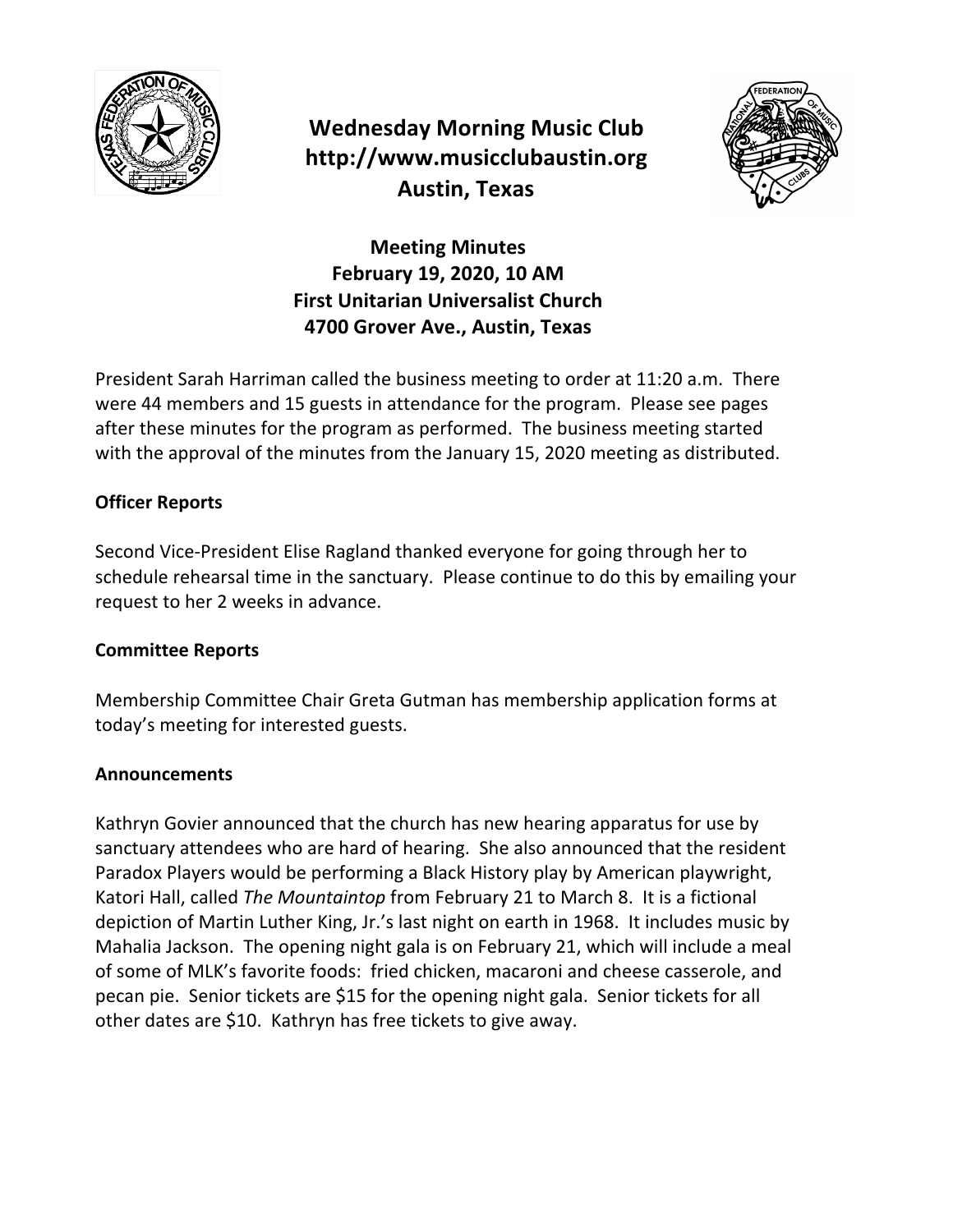Katharine Shields announced an invitation to attend a fundraising event for the Austin Woman's Club on Friday, February 28. The fundraising is for the preservation of the AWC's historic building. In addition to being Treasurer of WMMC, Katharine is also Treasurer of the Austin Woman's Club. The event will include dinner, dancing, and a silent auction. Katharine has tickets to sell. They are \$75 per person.

Angela Smith announced a free concert by the Inside Out Steeldrum Band. It is their annual Carnival Concert at Mccallum High School on February 20 at 7 p.m.

Marianne Weiss Kim introduced her guests: Maria De Lucio-Brunel and Bev and Derek Wills. Marianne brought her harpsichord for use in today's program.

Sarah Harriman encouraged members to submit upcoming performance information for publication in the monthly Noteworthy Newsletters. Elizabeth Lerner has been keeping track of this information, but is in the process of transferring the responsibility over to Joy Gooden.

Orientation Committee Chair Carolyn McColloch announced the New Member Orientation will take place at 11:30 a.m. today in the church's reception room.

Today's music program as performed is below. The business meeting adjourned at 11:29 a.m.

Submitted by Virginia Kniesner, Recording Secretary